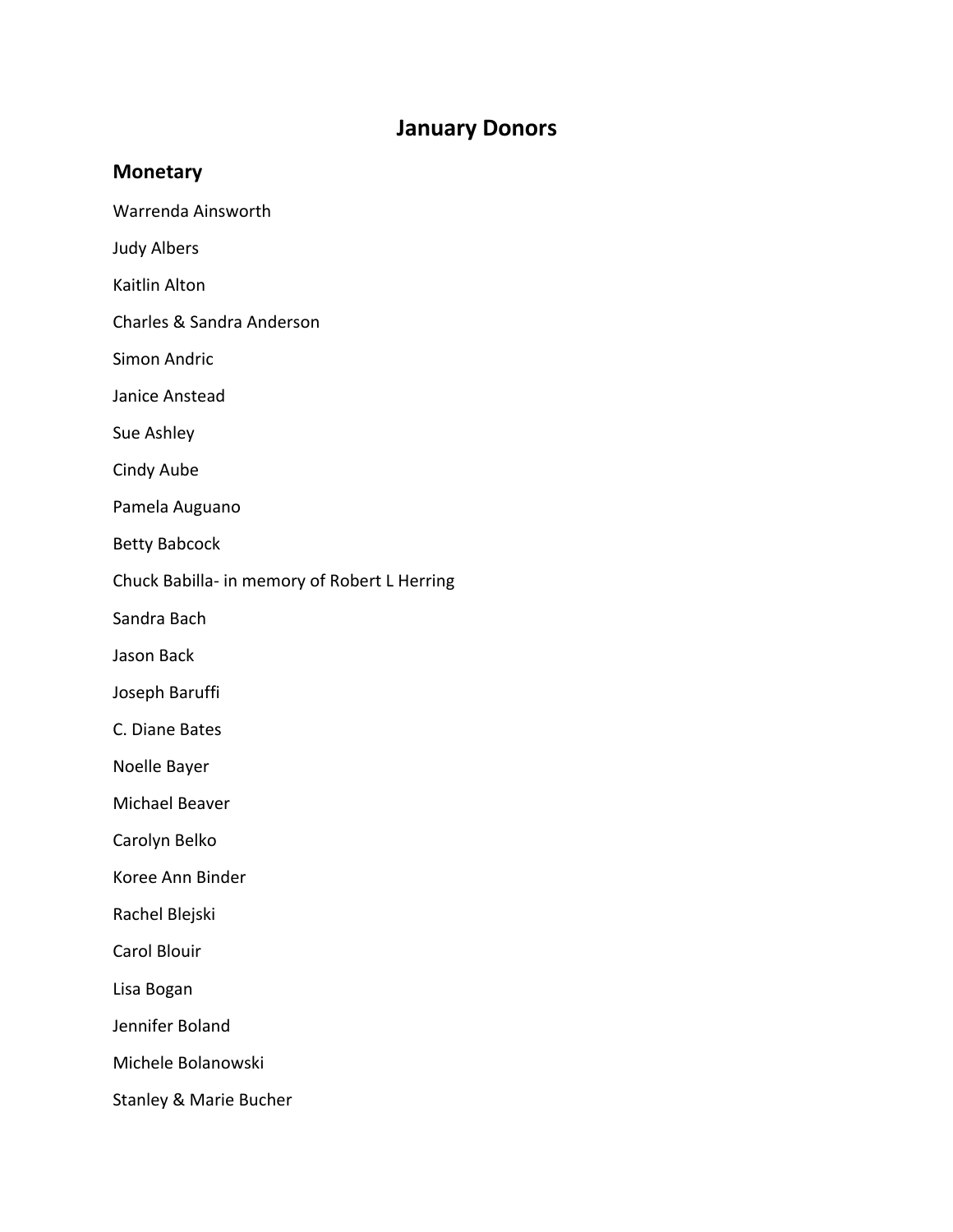Ed Borucki

Amanda Boyd

Julie Bray

Troy & Deana Brehmer

Justin & Patricia Brink

Dennis Brock

Evelyn Brooks

Stanley & Marie Bucher

Candy MFG. Co., Inc.

Jo Ellen Carabin

Patricia Caudle

Christi Chavez

Chicago Title

Sarah Ciciora

Natalie Clippert- in memory of Janet & Ken Somenzi

Steven & Laurel Clippert- in memory of Janet & Ken Somenzi

Holly Coatsolonia

Margaret Cobble

Jason Coker

Samantha Colter

Jeana Consier

Alan Cox

John Culbertson

Kelly Culpepper

Patrick Daly

Edward Dartz

Kendra Davison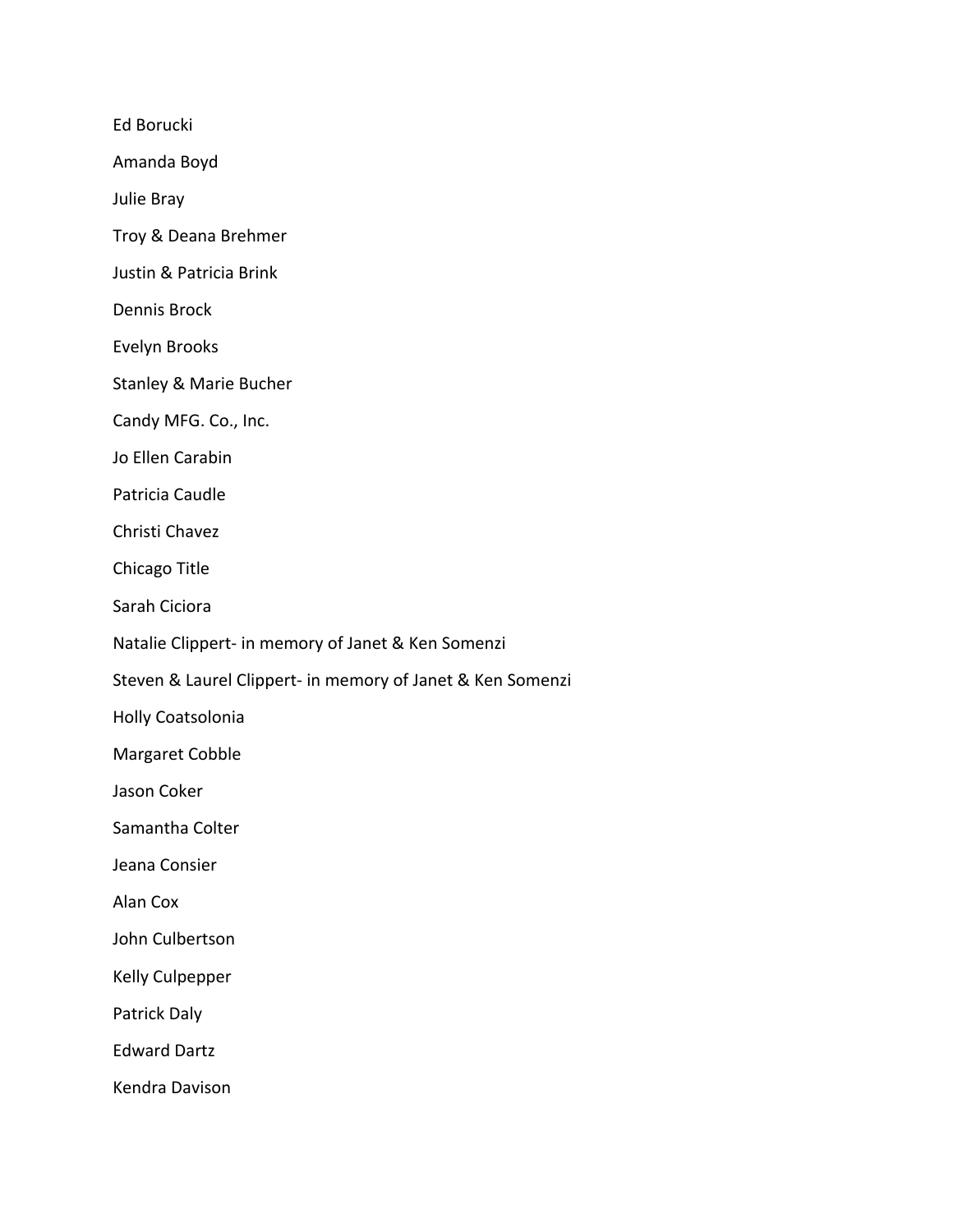Aime Dewitt

George Donati

Margaret Donnowitz

Melissa Drapac

John & Darlene Dujmovich

Catharine Dull

Carol Dunlap

Eric & Donna Ellis

Cindy Errichiello

Caitlin Evans

David Faulkner

Sarah Felicelli

Kimberly Fentress

Linda Fillippo

Richard Finucane

Lisa Fiocca- in honor of Kinzie

Kelli Flatt

Amanda Fraley

Lindsey France

Joanne Galamback

Matt Gard- in memory of Connor Murphy MacLean

Janet Gasperson

Kellie Gasperson

Joanne Gentile

James F. Giannini & Associates, LLC

Brian Glover

Jessica Gloyd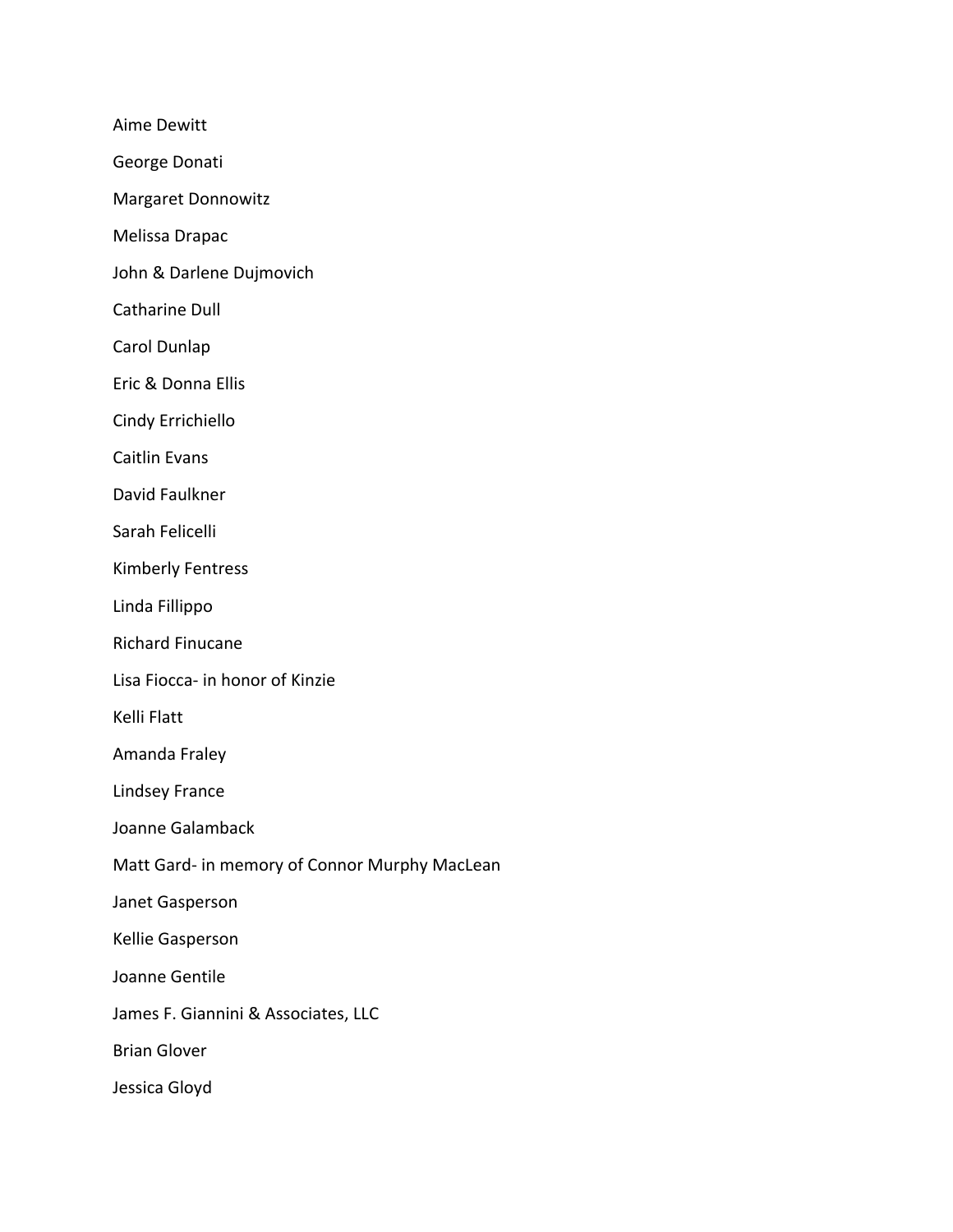Marilyn Gonzales

Mia Goulding

Janice Goyette

Abby Greaney

Laura Greaney

Rebecca Greaney

Rebecca Grish

Michelle Guardiola

Kimberley Guill

Timothy Gustafson

Diane Hall

Dawn Hamel

Erin Hamilton

Kelley Hamilton

Victoria Hankins

Kevin Harrington

Linda Helton

Gretchen Heurich

Candice Hill

David Hoffman

- Vincent Hoffmann
- Deanna Hollingsworth

Nathan Hopper

Kimberly Hosier

Joyce Huettner

Karen Hursey

Indiana Grocery Group, LLC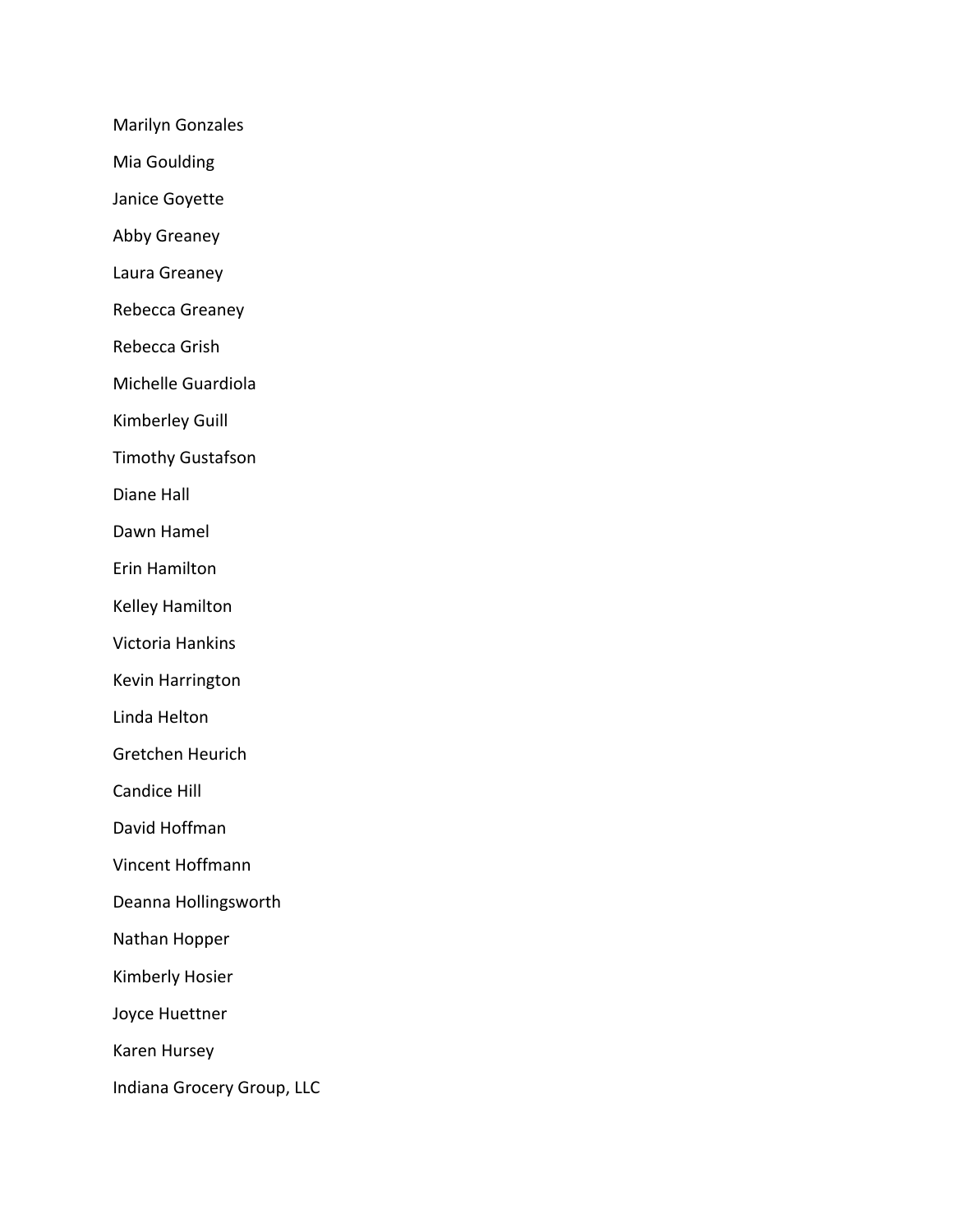Kathy Ireland

Mary Iwinski- in honor of Stella "Bella" Corie

Sarah Janiga

Darlene Jankowski

Randall Jesch

Carolyn Johnson

Dawn Johnson

John & Linda Johnson

Richard & Julie Johnson

Tod Jones

Debra Joyce

Jennifer Kasperek

Jennifer Kassel

Judy Katz

Michelle Keenan

Susan Keith

Tammie Kelley

Karen Kerner

Jasmine Knazur

Joseph Kochanek

Dorothy Kominakis

Susan & Thomas Kontol

James Korienek

Jeffrey Kors

Julianne Kosnik

Debby Kramer

Michael Krenz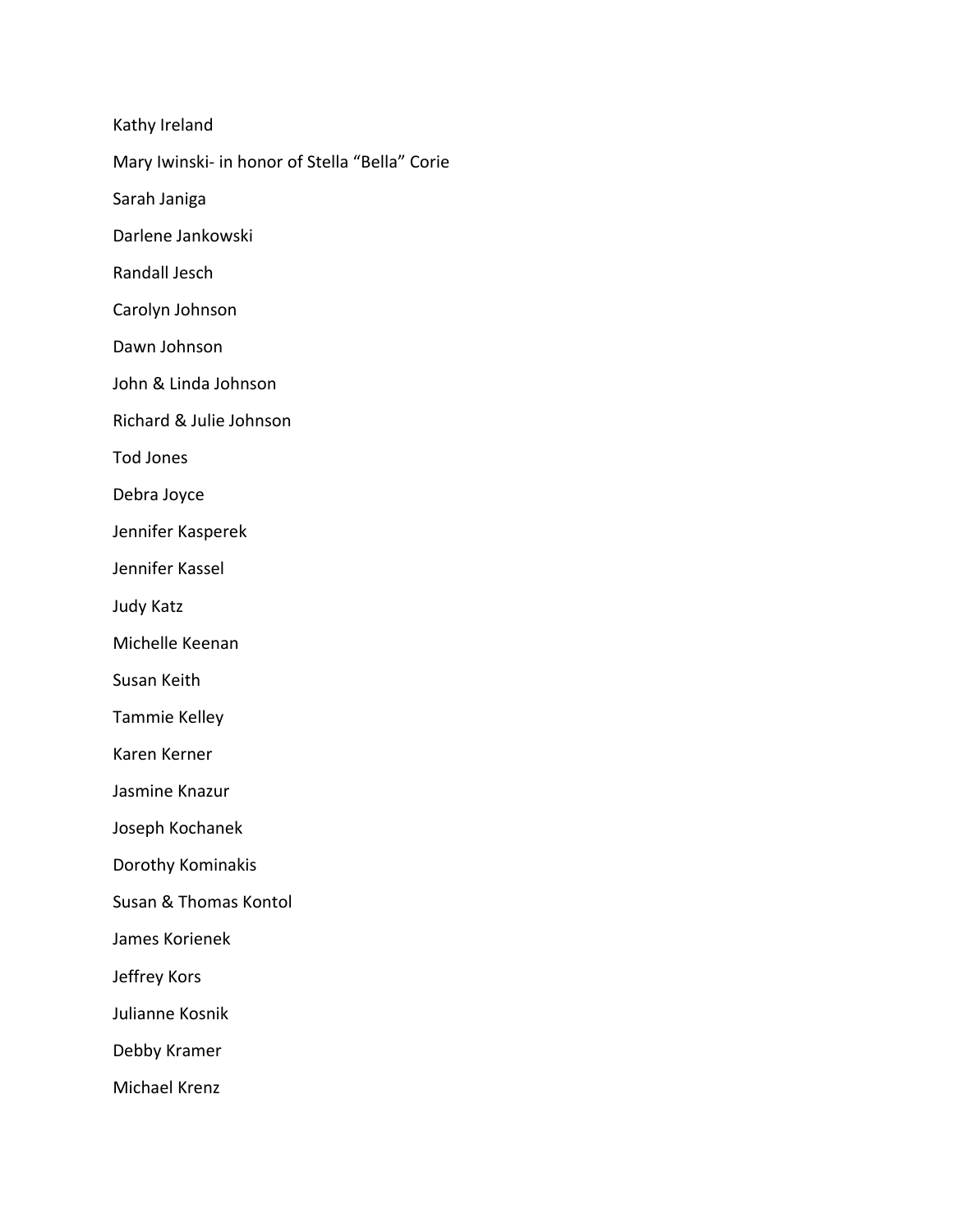Barbara Krga

Allison Kroft

Janet Krstevski

Beth Kujawski

Pamela Lach

Garry Ladwig

Steven & Diana Langer

Denise & Gregory Lindy

Litko Family

Kristin Lovings

Jodie Mackall

Debbie Macki

Bernardo Madrigal

Mary Magazz

Charles & Patricia Malasto

Clara Mann

Aleasha Martinez

Richard & Christine McCord

Carol McCreery

Douglas McDonald

Cynthia McFadden

Tiffiany McGahee

Teresa McGinley

Joy McIntee

Sean Mcleod

Kristen McMillan

James McQuillan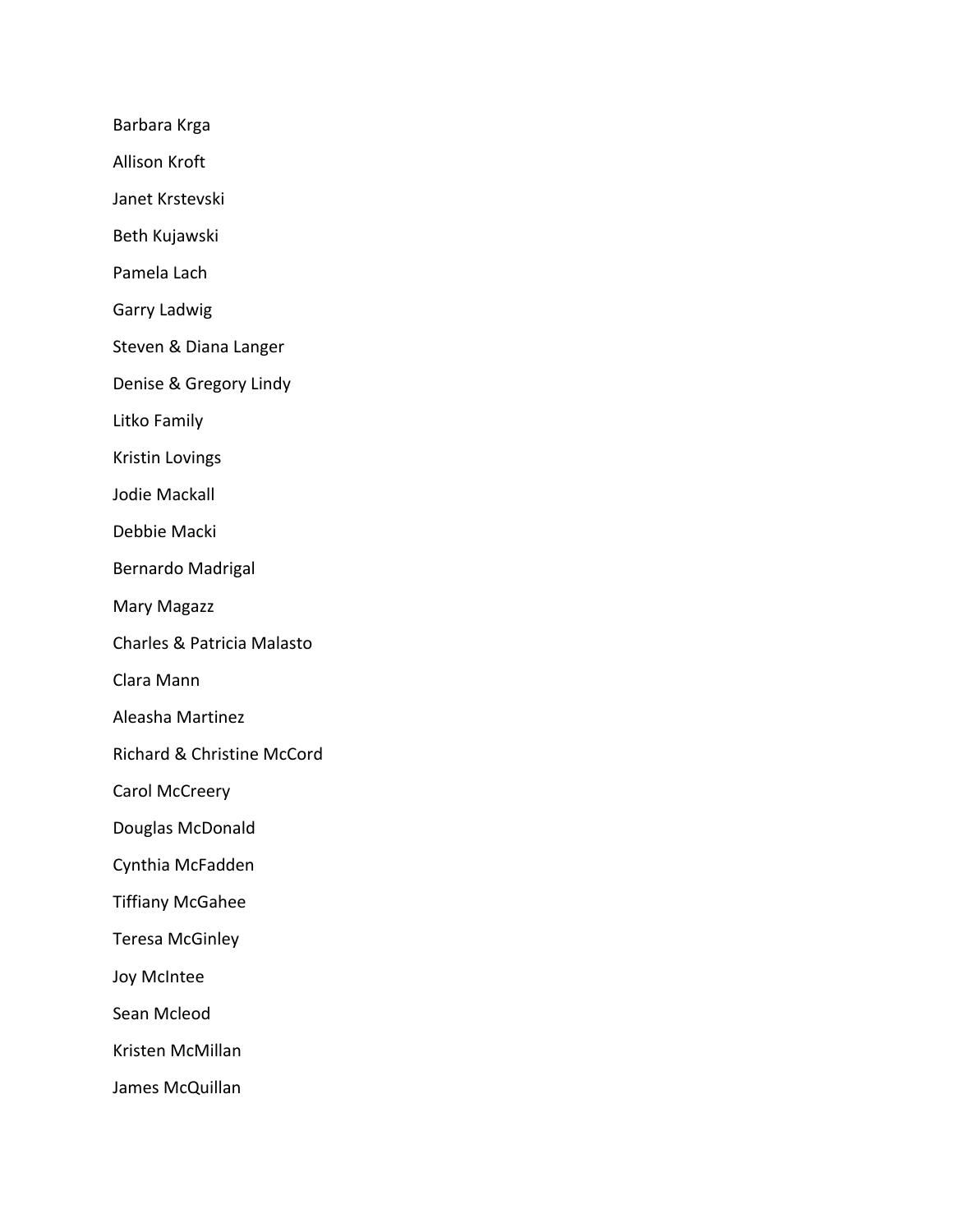Heather Meadows Maribeth Mercer Midwest Family Federal Credit Union Andrea Miller Denise Miller Nicole Miller Scott Miller Donna & David Molchan Whitney Moore Alexa Murray Jennifer Myers Samantha Neely Ron Norasak Bethellen Oliver Stacie Oliver Melissa Ogrentz Frances Omeara Tracey Onohan James Oresko Leslee Oster Jeffrey Owen Rick Parente Ann & David Patterson Rosalinda Penwitt Rachael Pierce Karen Popovich Molly Poracky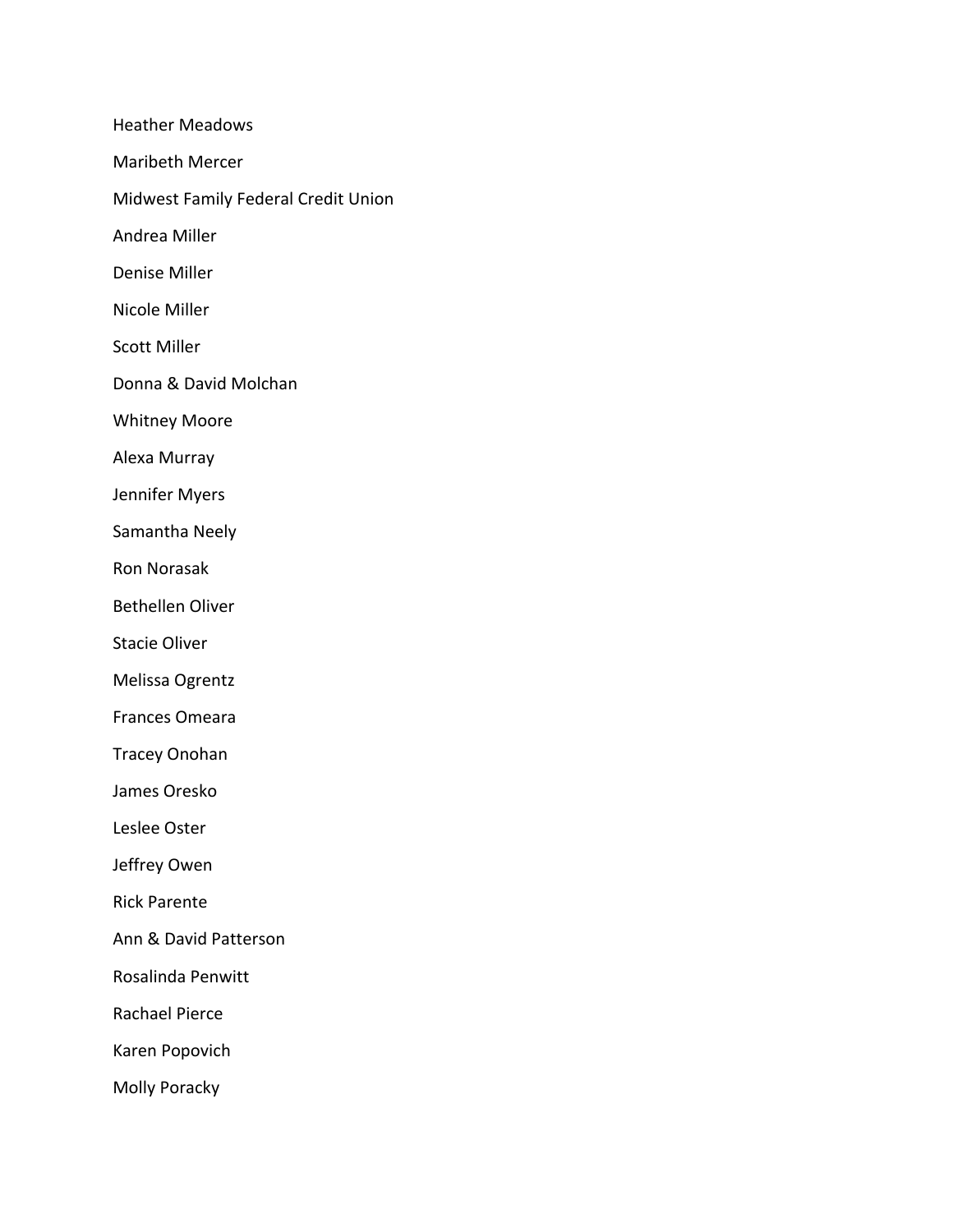Elisha Porterfield

Casey Purcell

Sherri Ralph

Elizabeth Ramirez

Lisa Ramsey

Kelly Reed

Lisa Reick

Ida Reid

Alpha Remaley

Cheryl Risch

Terri Root

Daniel Roth

Steven Ryzner- in memory of Mike Golando

Frances Saar

Jackie Sabol

Mary Sandberg

Jill & Scott Sauter

David & Ronda Schelling

Sarah Schenck

Mark & Wendy Schlichting- in honor of Derek Craig

Theresa Schoon

William & Kathryn Schrag

Laura Schroeder

John Severson

Lisa Slack

James & Candy Smith

Teresa Smith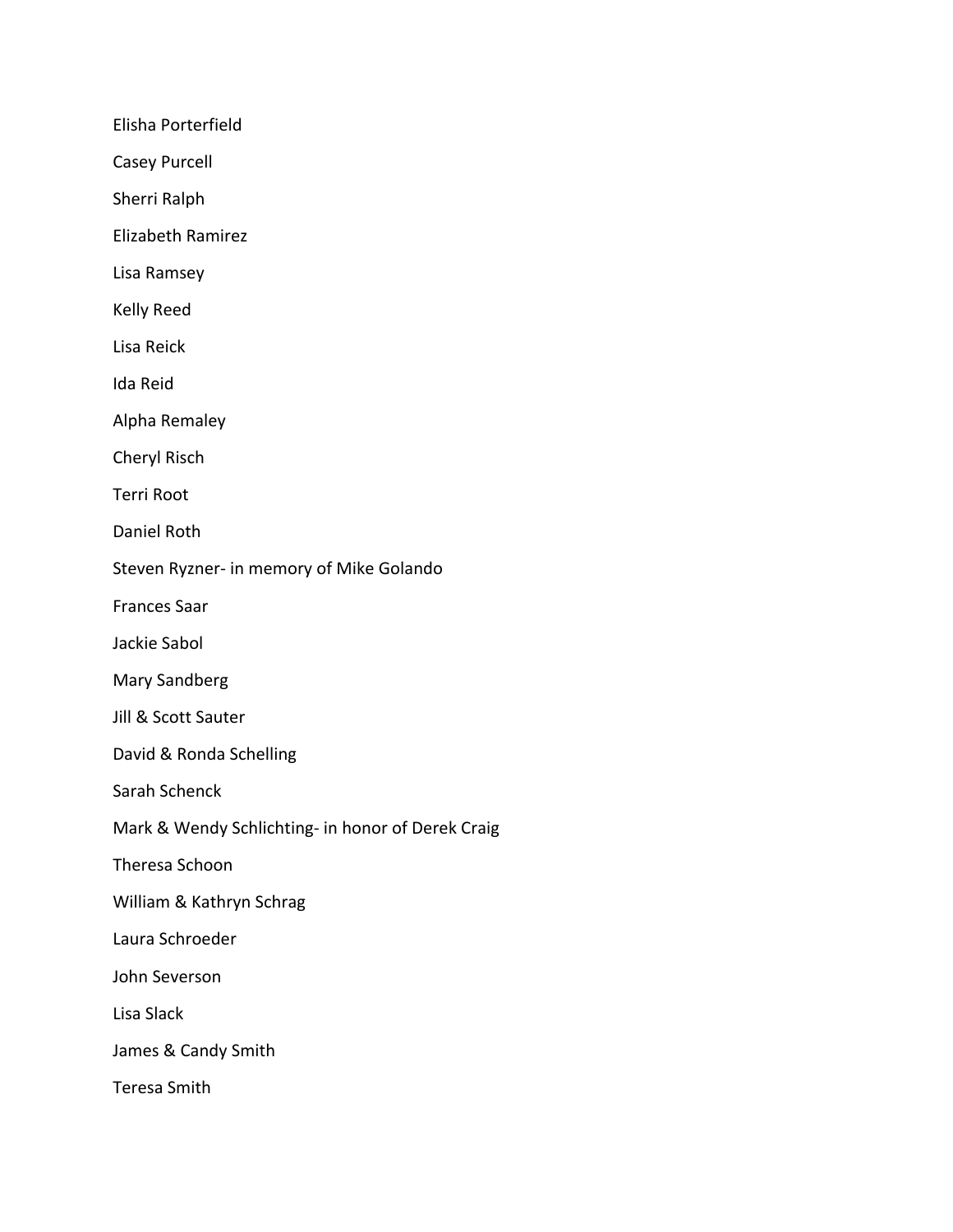Sherryl Smolar

Ken & Pam Snow

Kathryn Soller

Ashley Somodi

Samantha Spinks

Nicole St. Clair

Rita Stanfield

Jillian Stasiak

Jan Steele

Kristan Stone

Marc Storino

Arthur & Kimberly Stueber

Pamela Stufflebeam

Cheryl Sukta

Jamie Sulcer

Ann Sullivan

Jacqueline Sutherlin

Michael Swafford

Pamela Swiss

Nancy Switzer

Joyce Syler

Cathy Sylvester

Jamie Tancos

Michele Tarnow

April Taylor

Maribeth Tener

Emily Thevenin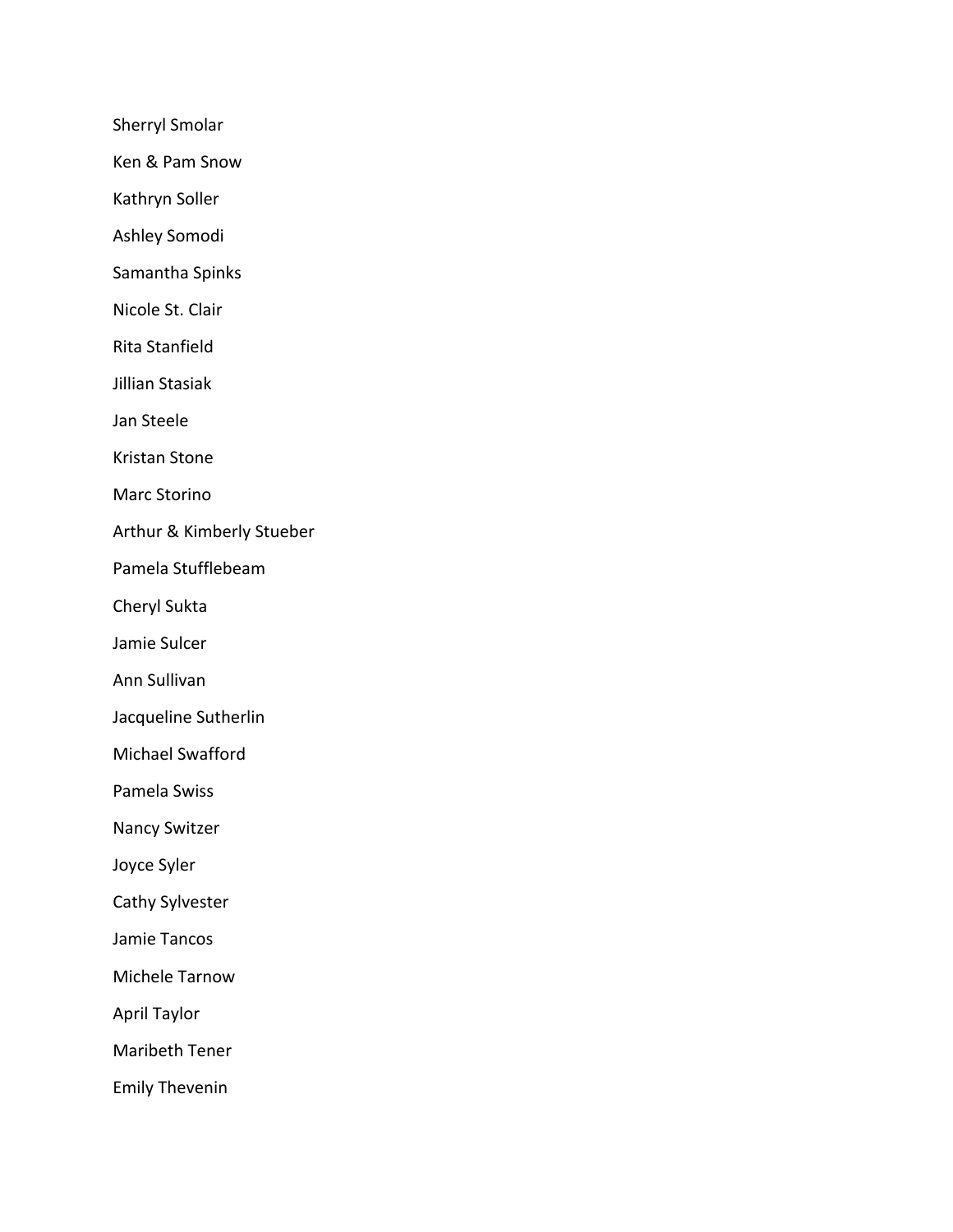Angela Tierney

Kimberly Torrence

Esther Tugurian

Jennifer Turner

Carol Quinn

Mike Upchurch

Vasana Health

Cara Vukusich

Vicki Wagoner

Kathleen & John Walsh- in memory of Jo Ann Carberry

Cindy Weiss

Mr. & Mrs. Matt Whaling

Larue Welkie

Kristy Wilcox

Lisa Wilcox

Cristin Williams

Stefphanie Wilson

Susan Woodall

Marianne Yovich